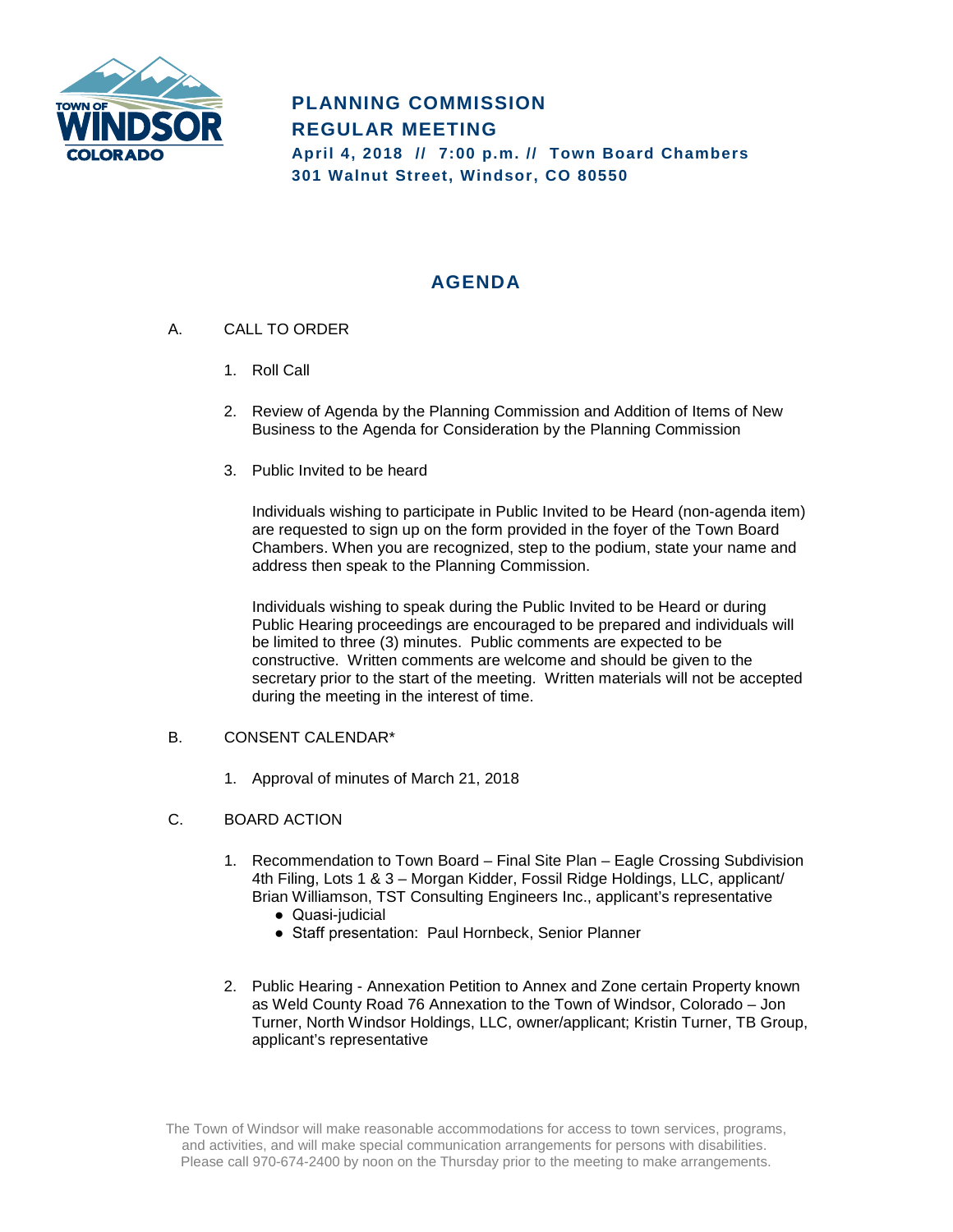- Legislative Action
- Staff presentation: Paul Hornbeck, Senior Planner
- 3. Recommendation to Town Board Annexation Petition to Annex and Zone certain Property known as Weld County Road 76 Annexation to the Town of Windsor, Colorado – Jon Turner, North Windsor Holdings, LLC, owner/applicant; Kristin Turner, TB Group, applicant's representative
	- Legislative Action
	- Staff presentation: Paul Hornbeck, Senior Planner
- 4. Site Plan Presentation River Valley Crossing Subdivision  $2^{nd}$  Filing, Lot 1 Gavin Kaszynski, Associates in Family Medicine, applicant/ Katy Thompson, Ripely Design, Inc., applicant's representative
	- Staff presentation: Paul Hornbeck, Senior Planner
- 5. Commercial Corridor Plan Waiver Request, Section III.B.2.a River Valley Crossing Subdivision 2<sup>nd</sup> Filing, Lot 1 – Gavin Kaszynski, Associates in Family Medicine, applicant/ Katy Thompson, Ripely Design, Inc., applicant's representative
	- Quasi-judicial
	- Staff presentation: Paul Hornbeck, Senior Planner
- 6. Site Plan Presentation Falcon Point Subdivision, Lot 4 Craig Kraft, applicant/ Patricia Kroetch, North Star Design, Inc., applicant's representative
	- Staff presentation: Paul Hornbeck, Senior Planner
- 7. Community Development Report
	- Staff presentation: Scott Ballstadt, Director of Planning

## D. COMMUNICATIONS

- 1. Communications from the Planning Commission
- 2. Communications from the Town Board liaison
- 3. Communications from the staff
- E. ADJOURN
- \* *Please note that items on the Consent Calendar will not be discussed unless requested by the Planning Commissioners or by applicants who have business listed on the Consent Calendar.*

## Upcoming Meeting Dates

| Wednesday, April 4, 2018  | 7:00 P.M. | Regular Planning Commission meeting** |
|---------------------------|-----------|---------------------------------------|
| Wednesday, April 18, 2018 | 7:00 P.M. | Regular Planning Commission meeting** |